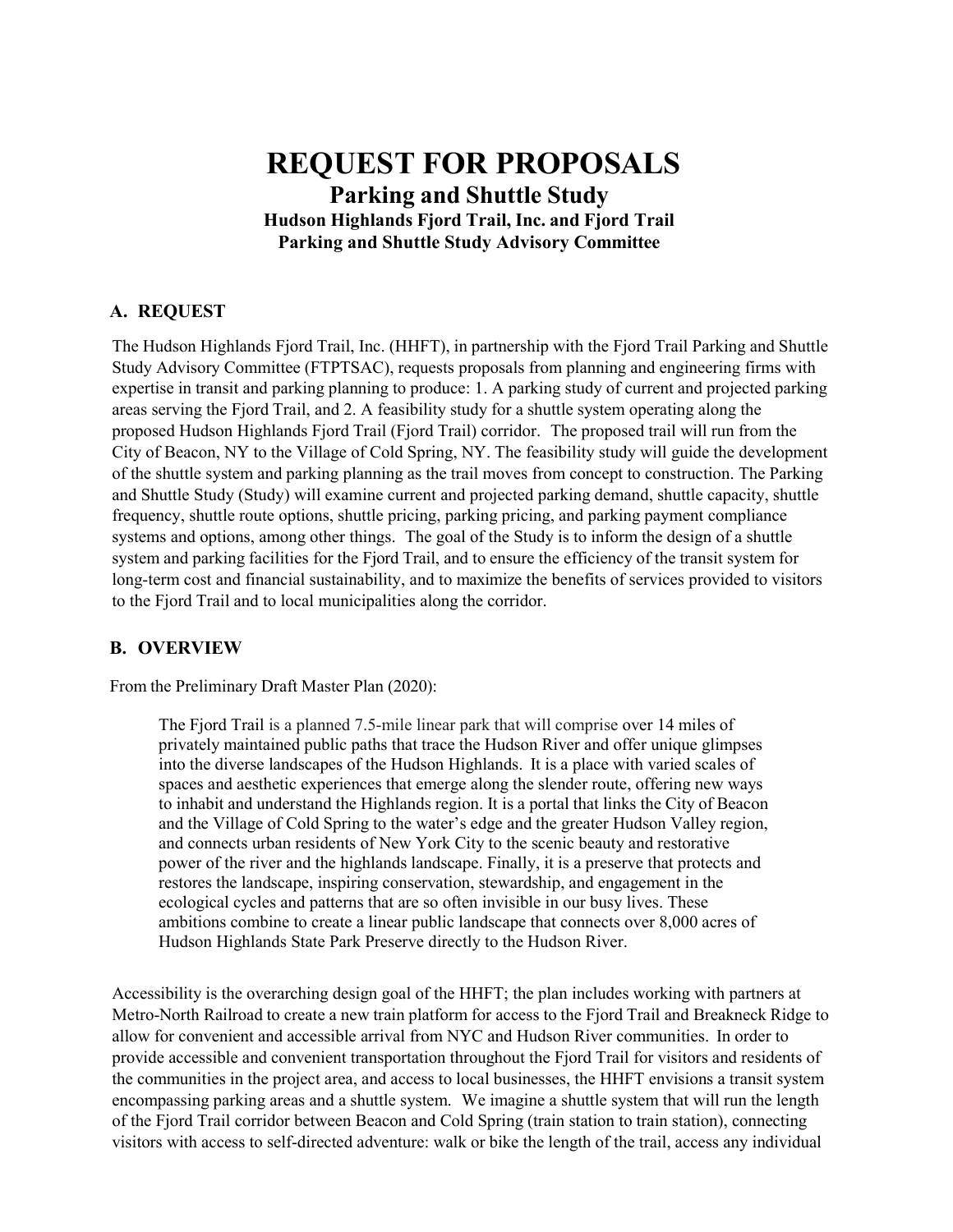segment, attraction, and/or venture into town to visit local businesses in the thriving river communities of Beacon and Cold Spring.

The Fjord Trail Parking and Shuttle Study Advisory Committee (the committee) is composed of local and statewide stakeholders. The goal of the committee is to guide the selection of a consultant throughout the RFP process, and to advise on the direction of the Study as the selected consultant completes the scope of work. The committee was formed in 2022 specifically for the purpose of advising on the Study. The committee includes representatives from OPRHP, DOT, Metro-North Railroad, City of Beacon, Village of Cold Spring, Town of Philipstown, Town of Fishkill, Dutchess and Putnam Counties, and Hudson Highlands Fjord Trail.

### **C. SCOPE OF WORK**

The Study will address the feasibility of a Fjord Trail shuttle system that connects the length of the planned linear park from the City of Beacon, NY to the Village of Cold Spring, NY. The Study will also analyze parking capacity for the Fjord Trail and make recommendations on how best to integrate existing transit systems between the proposed shuttle system, Metro-North Railroad, other regional bus transit offered via Dutchess and Putnam Counties, and parking lots for the trail.

The Two-Part Study will address the following:

#### **Part 1: Parking Study**

- A. Analyze and make recommendations for which lots might be operated by HHFT and their potential parking capacity. It is assumed, with the exception of the train stations, that only lots operated by HHFT would be served by the shuttle so as not to create or worsen parking problems in adjacent areas. Because this is a multi-use trail, we will include bike parking next to every vehicular lot. Shuttles should have the capacity to carry bicycles.
- B. Make recommendations for better managing parking behavior in the Cold Spring village or Beacon waterfront areas to minimize potential overflow impacts of HHFT visitor parking into these areas. How can we help to encourage parking in the HHFT or MTA parking lots, and not on Village or City streets where parking for residents and businesses needs to be the priority.
- C. Provide options for parking lot payment systems
	- a. Analyze financial aspects of different fee structures, including peak pricing for weekends and holidays
	- b. Analyze and provide recommendations for compliance enforcement systems and how this affects revenue. Include monitoring systems as well as lot design.
	- c. Study options for public communication regarding real-time parking supply, this could be website, app, smart sign, or a combination. Are there systems that could automate these processes?
- D. Develop a financial model that builds on or refines work done for the HHFT business plan that projects parking revenues and associated operating and maintenance expenses.
- E. Recommend appropriate EV charging capacity for parking lots, where applicable on HHFT operated parking lots.

#### **Part 2: Shuttle Study**

- A. Analyze Shuttle System Design Options including:
	- a. Conduct an analysis of projected demand for shuttle service.
	- b. Schedule options (week/weekend, seasonal variations, etc.)
	- c. Number of shuttles to achieve appropriate LOS lead times
	- d. Operating hours and seasons
	- e. Develop draft timetable for shuttle operation.
	- f. Potential for other specialty routes for shuttles ( i.e., evening activities/special event, school field trips)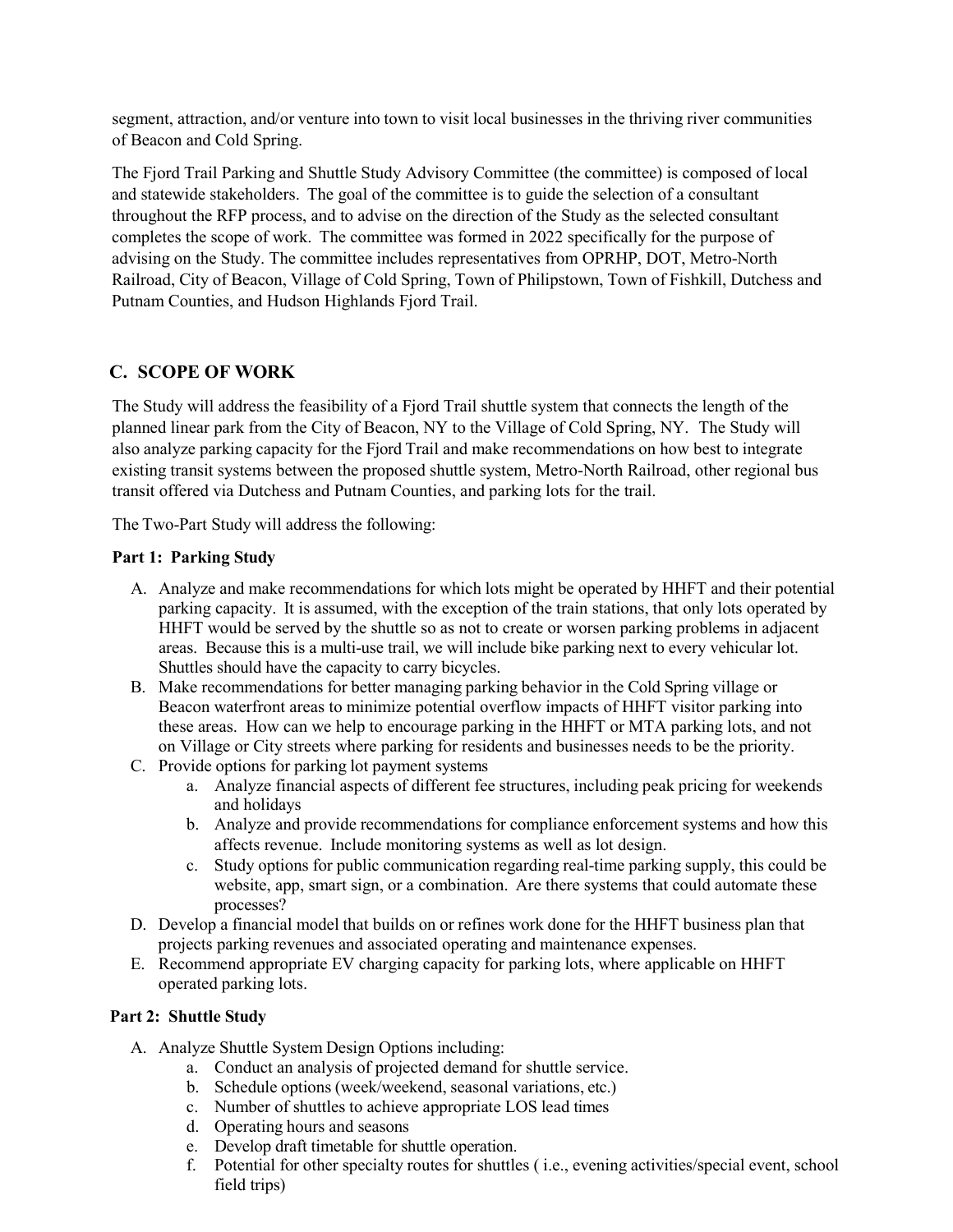- g. Locations and design options for shuttle stops
	- i. Coordinate with MTA to research and recommend a preferred shuttle stop design and location for Cold Spring and Beacon train stations.
	- ii. Coordinate with SHLT Parks on potential design of shuttle stops for LDP and Mount Beacon.
- B. Analyze and provide recommendations for coordination with active transportation and other transit agencies.
- C. Analyze similar transit systems and provide recommendations from good ideas to integrate or lessons learned. Best practices for accessible shuttle vehicles and stop design should be highlighted.
- D. Analyze operational models for the Shuttle system and make a recommendation based on the four options below:
	- a. Option A: HHFT as shuttle operator including financials and cost estimates for start-up costs and annual operational costs, factoring for inflation Also include capital costs for shuttle stops; shelters, benches, signs, other.
	- b. Option B: Vendor as shuttle operator including financials and cost estimates. Provide qualifications for ADA and other regulations or best practices that an outside vendor would need to provide.
	- c. Option C: a Hybrid model as the Fjord Trail project develops and grows or as a means of meeting peak demand periods.
	- d. Other option?
- E. Financial Analysis revenue
	- a. Provide estimates for revenue scenarios with fee options for shuttle. Also explore and provide recommendations for Federal and State revenue sources for the project.
	- b. Provide recommendations for marketing and revenue strategies working with local businesses to advertise on shuttles, shuttle stops, parking areas, etc. which might help underwrite the service.

# **D. DELIVERABLES**

- a. Formalized Scope of Work. Refinement of study goals, objectives and Scope of Work including a detailed work program that identifies the specific tasks, deliverables, and schedule. Along with a public outreach summary that outlines engagement of key stakeholders and the general public.
- b. Prepare and deliver at least four presentations to the Fjord Trail Parking and Shuttle Study Advisory Committee throughout the Study, or more to coincide with key milestones or decisionpoints during the course of the Study, as identified in Consultant's Scope of Work.
- c. Final Report. Provide hard copies and electronic copies (PDF) of the final study report to all member organizations of HHFT Parking and shuttle Advisory Committee.
- d. Prepare and deliver a presentation on the final report to the HHFT Parking and Shuttle Study Advisory Committee. A second presentation to the HHFT Board may also be desired and should be identified as an optional additional meeting cost in the Scope and cost proposal.

**Required products of this project are listed above; a final list of deliverables will be determined upon contract negotiation and based on the successful proposer's Scope of Services.**

# **E. CONSULTANT QUALIFICATIONS**

HHFT desires the following skills and capabilities in the consultant:

- a. Experience in transit planning.
- b. Experience in parking planning.
- c. Expertise in active recreation planning.
- d. Experience with public involvement and leading public open house and stakeholder meetings.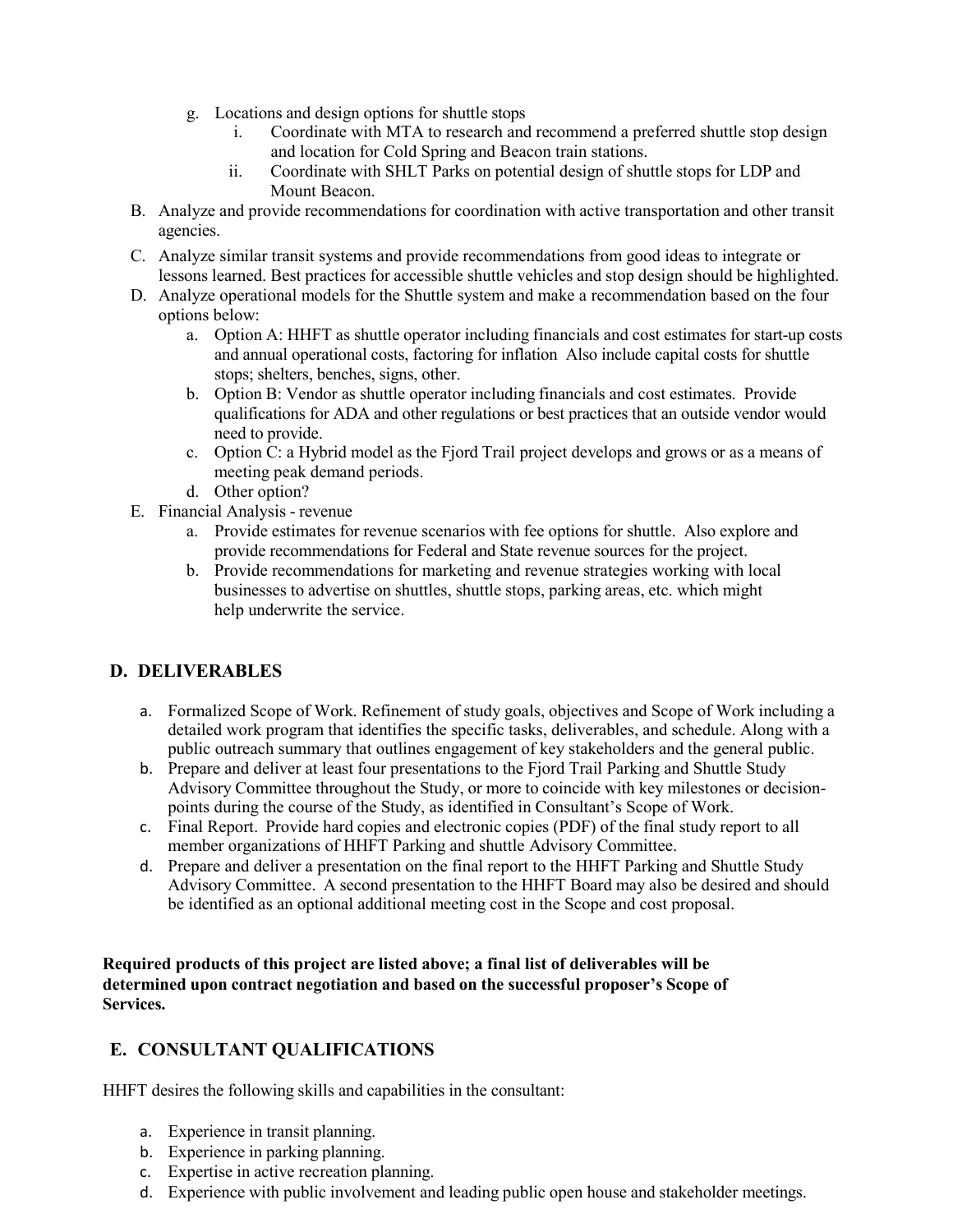### **F. SUBMITTAL REQUIREMENTS**

Consultants interested in providing the services listed above should prepare and submit proposals pursuant to the details listed below. Proposals must adhere to the format and contain all the required information listed below. Submittals should be prepared economically and be as concise as possible. There is no minimum or maximum length requirement, but submittals should be as brief as possible while still containing all required information. Submittals will be evaluated on quality of content, not on quality of presentation. Failure to include any of the required information is grounds for rejecting the proposal, regardless of the consultant's qualifications.

- A. Format:
	- a. Proposals must be submitted in PDF format.
	- b. Each page of the proposal must be numbered and must contain the consultant's name in the footer.
- B. Content: Proposals should contain all the information listed below. The proposal should present the information in the order it is listed below.
	- a. *Letter of Transmittal*. This letter must contain:
		- i. The consultant's name, address, and contact information.
		- ii. A brief summary of the consultant's key qualifications.
	- b. *Statement of Qualifications*.
		- i. Key personnel involved in the project. List the name and relevant experience of the lead personnel that will be involved in the project.
		- ii. Sub-consultants. List any sub-consultants that will be involved in the project, along with their experience and qualifications.
		- iii. Additional Information (optional). This section should be limited to information not covered elsewhere in the proposal that is directly related to the consultant's qualifications to provide the services listed above.
		- iv. Relevant Experience. Provide three examples of comparable studies completed by your office in the past five years.
	- c. *References*. Provide name and phone contact information for three individuals who can provide a reference regarding the consultant's professional abilities.
	- *d. Proposed Project Plan.* Include a detailed description of how the consultant plans to provide the services listed in the "Scope of Work" section of this RFP. Include proposed project deliverables and a project timeline. Include any other services or products the consultant proposes. For additional services, include extra cost associated.
	- *e. Statement of Proposed Fees.* Include the total compensation the consultant is seeking for the services listed in the "Scope of Work" section of this RFP.

**Consultants must submit their proposals electronically in PDF format. The electronic submittal may be submitted via USB drive, or email to [dpolinsky@hudsonfjordtrail.org](mailto:dpolinsky@hudsonfjordtrail.org) with the subject line: HHFT Parking and Shuttle Study.**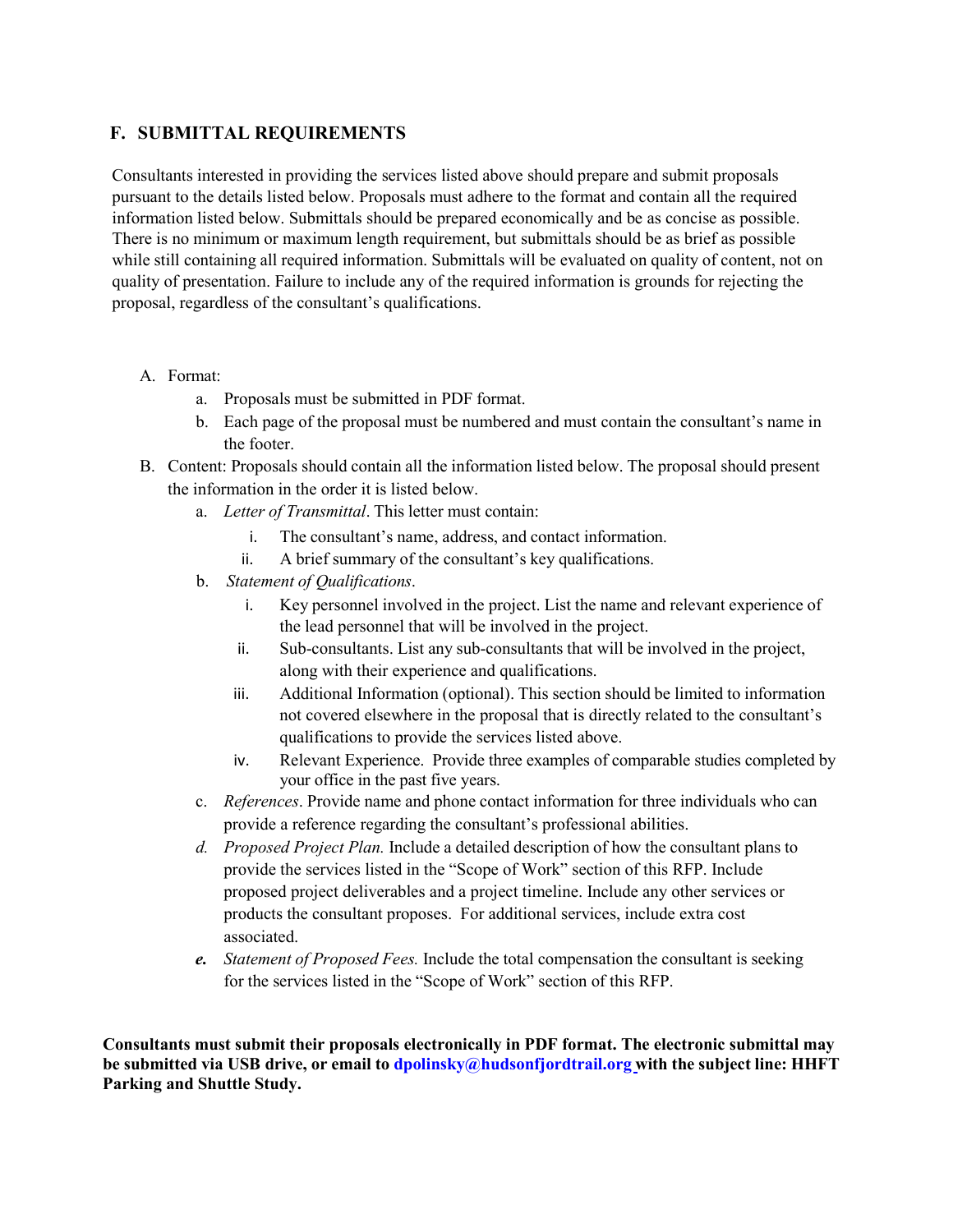### **G. SELECTION PROCESS**

HHFT will review the proposals and select candidates to advance into the interview process. All parties will be contacted and notified of the final determination on their proposal, successful or not. Please do not contact HHFT before then.

### **H. SCHEDULE**

The selection process will follow the schedule listed below:

| A. Request for Proposals Issued                                       | April 13, 2022         |
|-----------------------------------------------------------------------|------------------------|
| B. Deadline for submissions of Proposals                              | 5:00 pm on May 4, 2022 |
| Note: Submissions received after the deadline will not be considered. |                        |
| C. Interviewees will be contacted for interviews                      | May 11-12, 2022        |
| D. Interviews Held                                                    | Week of May 16         |
| E. Contract awarded                                                   | Week of May 23         |

HHFT reserves the right to modify the schedule at its sole discretion in order to best facilitate the selection and review process.

### **I. ADDITIONAL INFORMATION**

#### *Reserved Rights*

HHFT reserves the right to reject all proposals and re-issue the Request for Proposals. HHFT further reserves the right to waive minor irregularities in the qualifications when such a procedure is reasonably in the best interest of HHFT.

### *Ownership of Records*

HHFT will retain ownership of all interim and final documents and related materials that are either produced or developed in conjunction with the Consultant's contract. The Consultant is prohibited from copying or distributing any of these documents or other reports developed in conjunction with the HHFT or FTPTSAC without written permission from HHFT or FTPTSAC.

#### *Amendments*

If it becomes necessary to revise or amend any part of this Request for Proposals (RFP), HHFT will email amendments or addenda to all bidders.

### *Concise Submittals*

Proposals should be prepared simply and economically, providing a straightforward and concise description of the consultant's ability to perform the work in the "Scope of Work" section of this RFP.

### *Demands for Additional Information*

Should the HHFT require additional information from any respondent to reasonably conduct its review of submittals, the respondent shall furnish the requested information in a timely manner.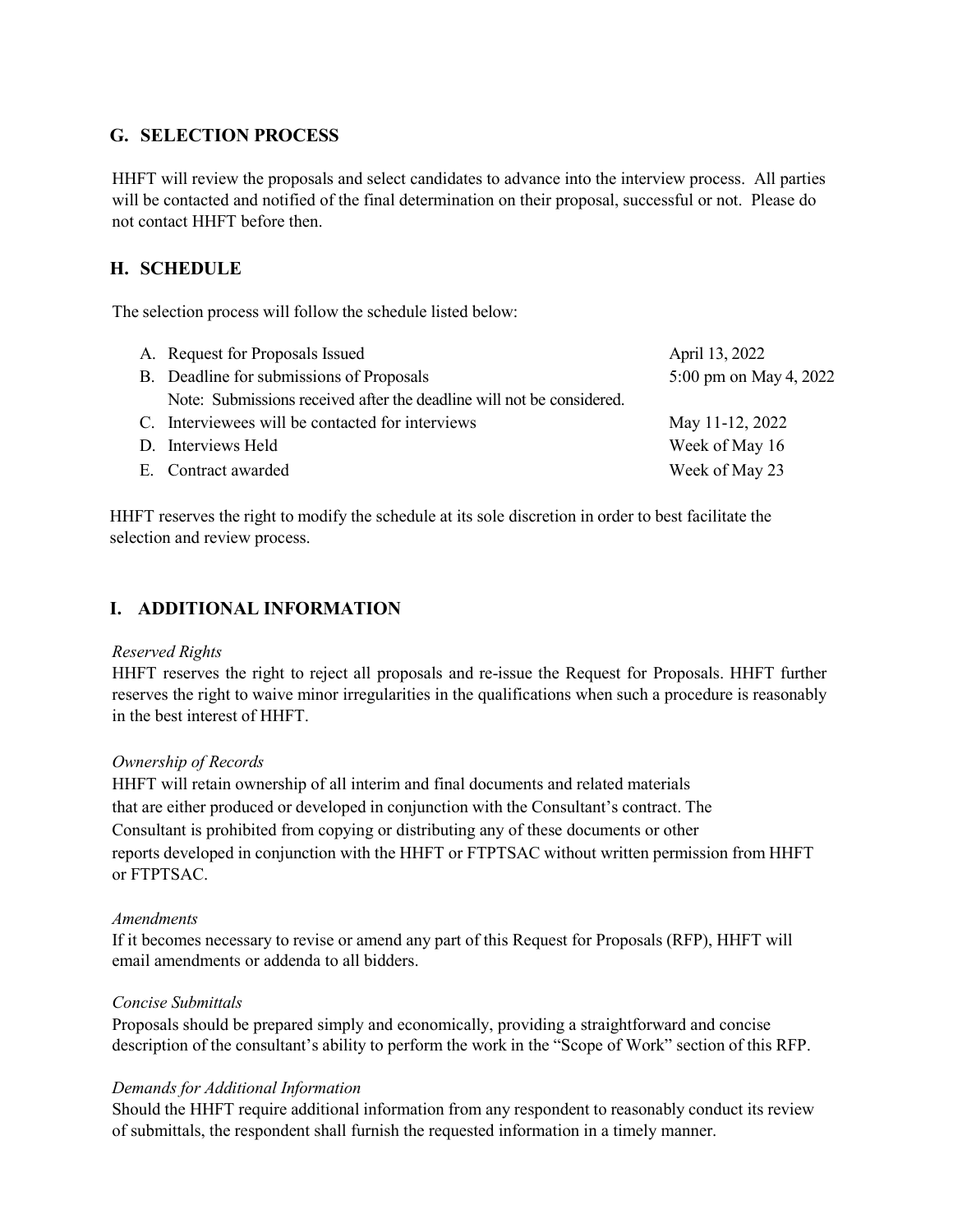# *No Reimbursement for Preparation Costs*

Costs to prepare a submittal pursuant to this Request for Proposals are entirely the responsibility of the respondent. HHFT will not reimburse any respondent any costs associated with responding to this Request for Proposals.

### *Requests for Information*

All inquiries regarding this Request for Proposals should be directed to:

**Drew Polinsky Park Director Hudson Highlands Fjord Trail 845-243-4964 [dpolinsky@hudsonfjordtrail.org](mailto:tdansie@springdaletown.com)**